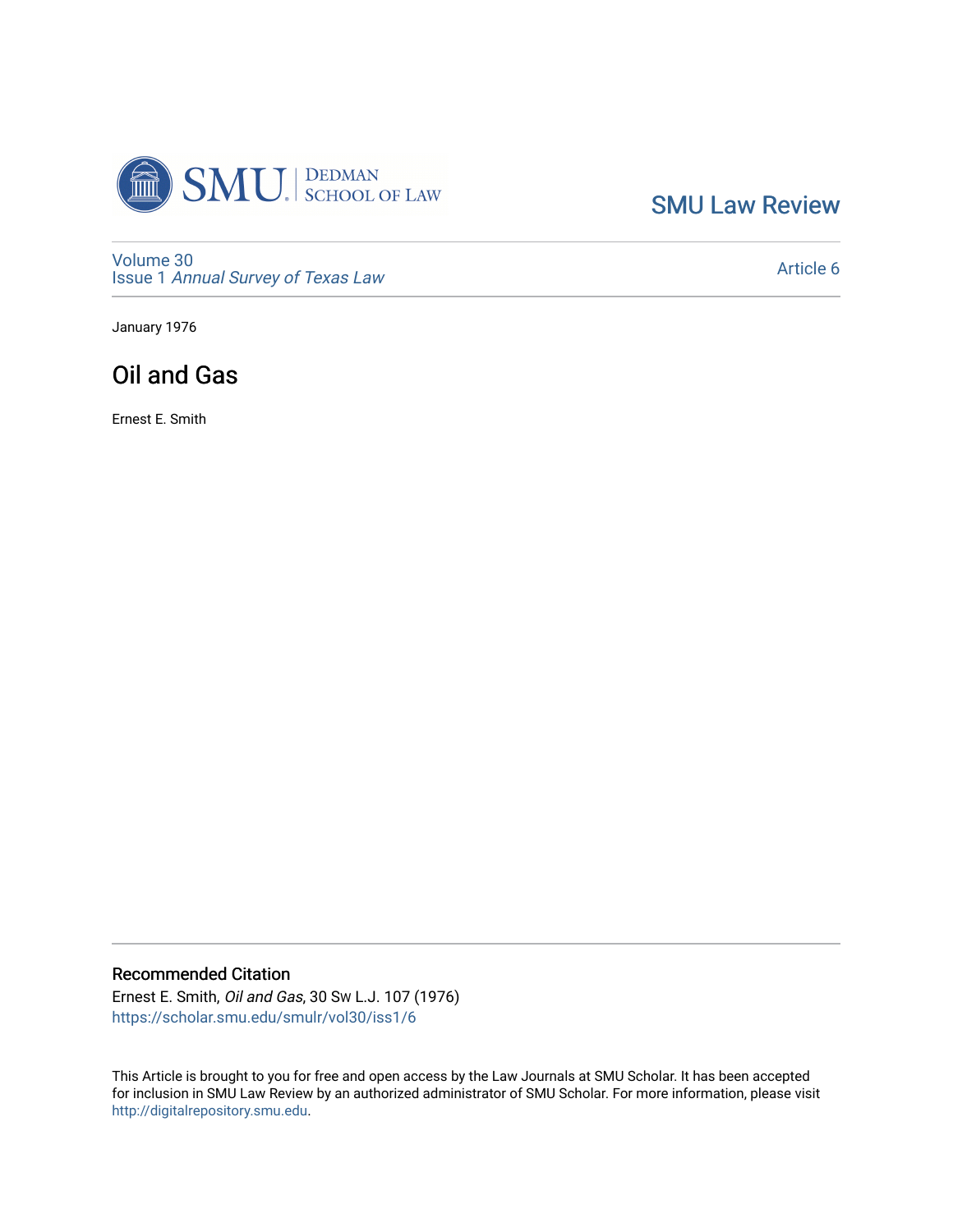## **OIL AND GAS**

#### *by*

#### *Ernest E. Smith\**

**OF** the variety of oil and gas problems which Texas courts ,dealt with during the survey period, five seem of special interest: (1) conflicts between holders of different types of interests in mineral land, (2) issues involving the termination of interests in oil and gas, (3) the estoppel by deed doctrine, (4) interpretation of the Mineral Interest Pooling Act, and (5) the scope of the Railroad Commission's regulatory power.

#### I. CONFLICTS **BETWEEN** HOLDERS OF DIFFERENT TYPES OF **INTERESTS IN MINERAL LAND**

Perhaps the most durable source of controversy between holders of different types of interests in mineral land has been injury to the surface owner's estate as a result of operations of the mineral fee owner.' *Winslow v. Duval County Ranch Co.2* involved such a dispute. The plaintiff, alleging that the operations of the defendant-lessees were polluting the surface of its land, obtained a temporary injunction restraining the defendants from pumping, flowing, or producing any oil or gas from their leases. In dissolving the injunction, the Beaumont court of civil appeals relied primarily upon two factors. The first was the scope of the injunction, which the court deemed unnecessarily broad for the accomplishment of the plaintiff's stated objectives. Rather than prohibiting operations resulting in the pollution of the surface, the order prohibited all production. The second and related factor was the order's failure to distinguish among the defendants. The plaintiff's ranch, which was approximately 100,000 acres in size, had been leased for oil and gas development during the nineteen-twenties, and the defendants' leaseholds were the result of assignments of small portions of the original large leases. As the evidence indicated, there was no joint operation by the defendants of their leaseholds, which were as much as twenty miles apart. Given the apparently wide differences both in location and in the manner of operation of the defendants, the court, not surprisingly, concluded that the trial judge abused his discretion in applying the same sweeping injunction to all the defendants.

The most troublesome aspect of the case was alluded to but not decided by the court because of the nature of the injunction. The issue for determination was whether, under the accommodation doctrine,<sup>3</sup> a court is justified

<sup>\*</sup> B.A., Southern Methodist University; LL.B., Harvard University. Dean, The University of Texas School of Law. *1. See, e.g.,* Comment, *Land Uses Permitted an Oil and Gas Lessee,* 37 TEXAs L.

REV. 889 (1959), for a discussion of the various contexts in which such a controversy can arise.

<sup>2.</sup> **519 S.W.2d 217** (Tex. Civ. App.-Beaumont **1975,** writ ref'd n.r.e.). *3. See* Getty Oil Co. v. Jones, 470 **S.W.2d 618** (Tex. **1971).** *See also* Smith, *Oil*

*and Gas, Annual Survey of Texas Law,* 29 Sw. L.J. 109, 109-14 **(1975).**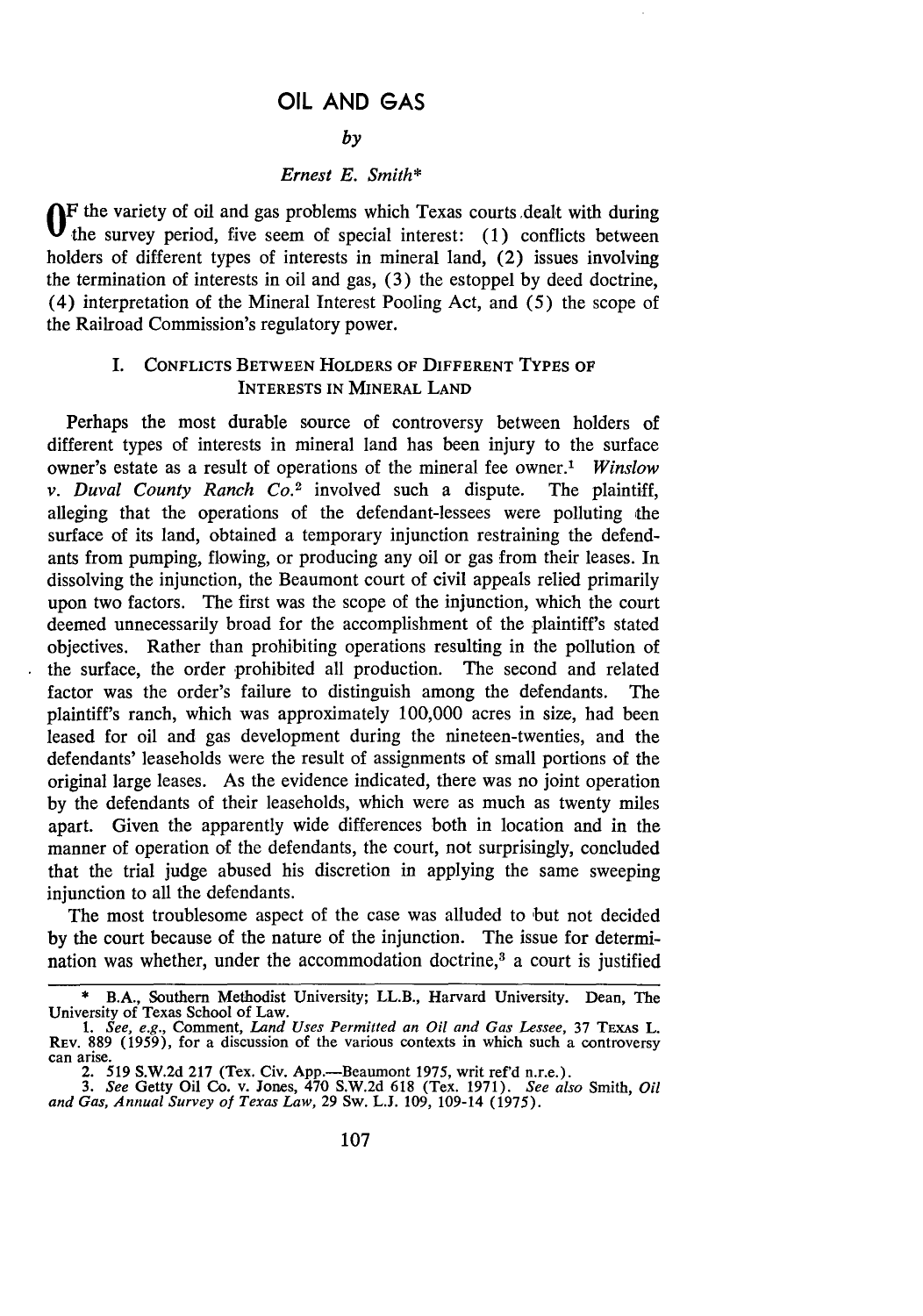in prohibiting production if the court's order results in the termination of an oil and gas lease. An affirmative answer was given in an earlier case, *Speedman Oil Co. v. Duval County Ranch Co.,4* which involved the same plaintiff, but different lessees. The court there, in upholding an injunction apparently identical to the one litigated in the instant case, justified its result primarily on the ground of preventing negligent injury to the surface. The defendant's equipment was apparently so deteriorated that its continued use in any capacity and under any circumstances would result in unnecessary pollution of the surface. In such a situation an injunction prohibiting further use of such equipment seems fully justifiable, even though the practical result is the termination of the defendant's lease. As the court in *Winslow* suggested, however, such an injunction is considerably less sweeping than one which prohibits all production. In view of the doctrine that the mineral estate is the dominant estate, $5$  it is difficult to see how the accommodation doctrine could ever support an order restraining the undisputed owner of a lease from producing in any manner whatsoever.

An entirely different type of dispute was involved in *Portwood v. Buckalew,6* where the court was primarily concerned with the obligation owed by the holder of the executive right to the owners of the nonparticipating mineral interests. The controversy grew out of a series of partition agreements entered into in 1948 and 1954, under which the surface of the land in question was divided in kind among the heirs to the property, but the mineral estate was retained in undivided interests. Each surface owner received the exclusive executive right with respect to leasing the minerals beneath the surface of his land, but was required to share all royalties, bonuses, and delay rentals with the holders of the nonparticipating mineral interests in proportion to their ownership. Three of the surface owners, defendants in the suit, had executed leases which contained not only royalty and bonus provisions, but also extensive provisions for the payment of surface damage. These included per acre payments which, depending upon the lease in question, varied in amount from \$2.50 an acre to \$26.00 an acre, and overriding royalties which, in at least one lease, equalled a onefourth gross production interest. The plaintiff brought suit on behalf of her minor children, who owned nonparticipating interests in the three tracts, to compel a sharing of these additional benefits.

The Tyler court of civil appeals, in upholding the lower court's decision for the plaintiff, held that the defendants had failed in their obligation to exercise the utmost fair dealing with the plaintiff's interest. The basis for the obligation is not entirely clear from the court's opinion. One basis suggested by the court is the family relationship between the parties to the litigation. The partition arrangement was the result of a family agreement, and although the details of the family relationship are not set out, the court suggests that a fiduciary duty arose from it. However, an entirely distinct

<sup>4. 504</sup> S.W.2d **923** (Tex. Civ. App.-San Antonio **1973,** writ ref'd n.r.e.). *5.* See, e.g., Warren Petroleum Corp. v. Martin, **153** Tex. 465, **271 S.W.2d** <sup>410</sup>

<sup>(1954),</sup> noted in **7** BAYLOR L. REV. **188 (1955).**

<sup>6. 521</sup> **S.W.2d** 904 (Tex. Civ. App.-Tyler **1975,** writ ref'd n.r.e.).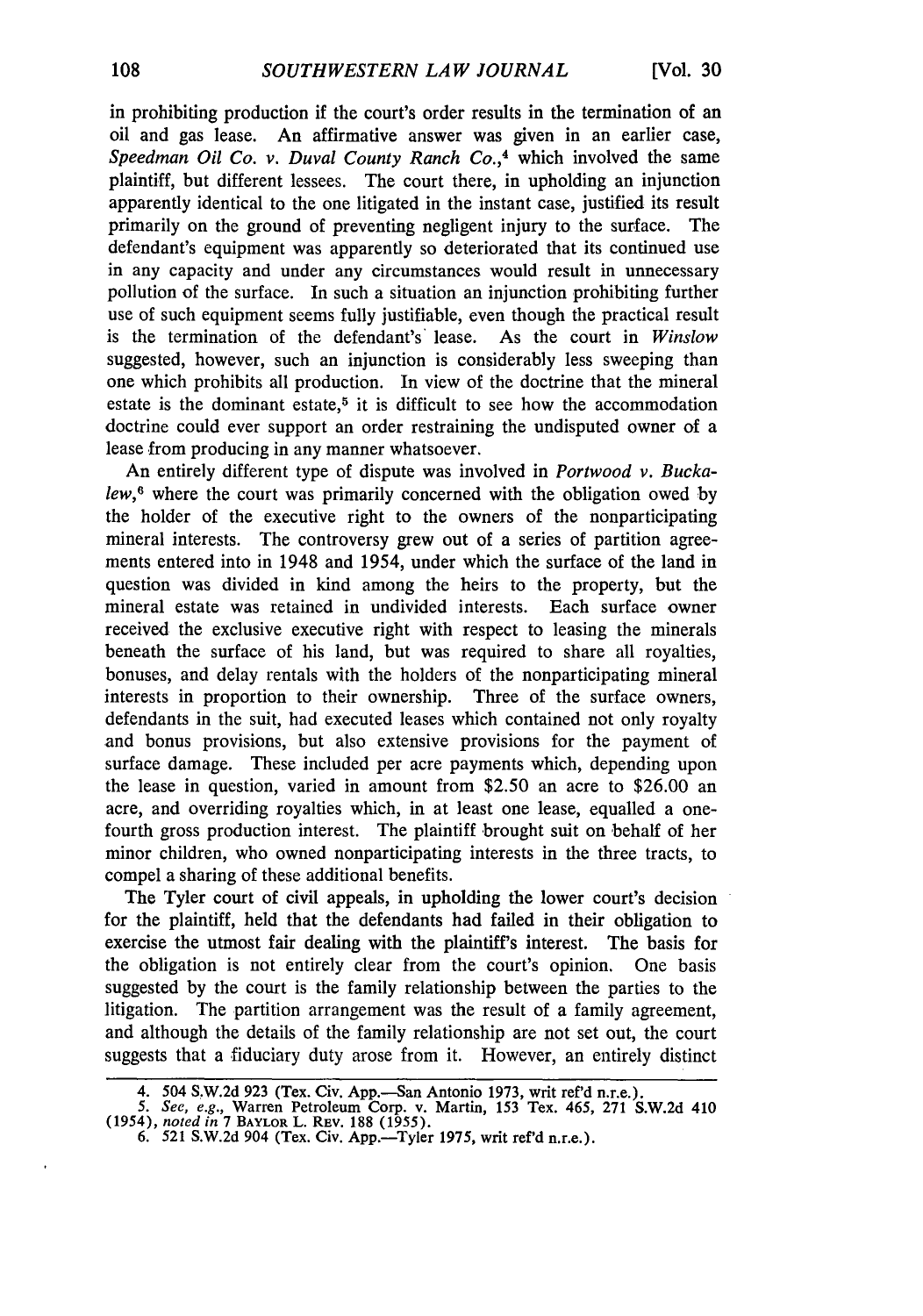basis for the defendant's obligation is also suggested. The court indicated that an obligation to use utmost fair dealing is always an incident of the relationship between a holder of an executive interest and the holders of non-participating interests. This position is, of course, not entirely free from doubt. Indeed, one might well ask why a party to an arm's-length transaction should reasonably expect more of the other party-in this instance the holder of the executive right—than that he act in good faith in exercising his right. Certainly, neither commentators nor courts are in agreement on the standard of conduct that should be required of the holder of the executive right.<sup>7</sup> The court in *Portwood*, in adopting the utmost fair dealing standard, was apparently heavily influenced by one of the earliest articles on the subject.<sup>8</sup> The author there argued that such a standard was an appropriate compromise between a fiduciary obligation, which ran counter to the probable intent of the parties, and the good faith standard, which failed to provide adequate protection to the non-participating interests. The requirement of utmost fair dealing is, on the other hand, consistent with the parties' probable expectation that the holder of the executive right will not totally disregard the interests of the owners of the non-participating interests, and will not act entirely from his own self-interest.

In reaching its result, the Tyler court did not need to resolve the issue of the proper standard to apply insofar as the claim to the overriding royalties was concerned. It is well established that a payment from production which will continue throughout the life of the lease is a royalty, regardless of the terminology used in the lease creating the royalty.<sup>9</sup> Since the partition agreements provided for the sharing of royalties with the plaintiffs, their claim could have been asserted even if the defendants, in exercising their exclusive right to execute oil and gas leases, had owed no duty whatsoever to the plaintiffs. However, the surface damage provisions raised a different question. The court, while conceding that the holder of the executive right was entitled to provide for surface damages which would be payable only to himself, stated that his standard of conduct in doing so was that of an ordinary prudent surface owner in the exercise of a high degree of care. In applying this standard, the court apparently placed the burden of proof on the holder of the executive right, indicating that there was no evidence that damage to the surface in the amounts received by the defendants could reasonably have been anticipated by the defendants. Hence, the defendants were providing for a payment which otherwise would have been included in the bonus. Since such conduct violates the utmost fair dealing standard, the plaintiffs were entitled to share in such payments.

#### II. **TERMINATION** OF INTERESTS **IN** OIL **AND GAS**

Questions concerning the termination of various interests in oil and gas were involved in three cases which reached the appellate level. One of the

*<sup>7.</sup> See* R. **HEMINGWAY, THE** LAW **OF** OIL **AND GAS** § 2.2 (1971); 2 H. WILLIAMS **& C.** MEYERS, **OIL AND GAS LAW** § 339.2 **(1975),** and the cases cited therein. 8. Jones, *Non-Participating Royalty,* **26** TEXAS L. REv. **569** (1948).

*<sup>9.</sup> See, e.g.,* Griffith v. Taylor, **156** Tex. **1, 291 S.W.2d 673 (1956);** Lane v. Elkins, 441 **S.W.2d 871 (Tex.** Civ. App.-Eastland **1969,** writ ref'd n.r.e.).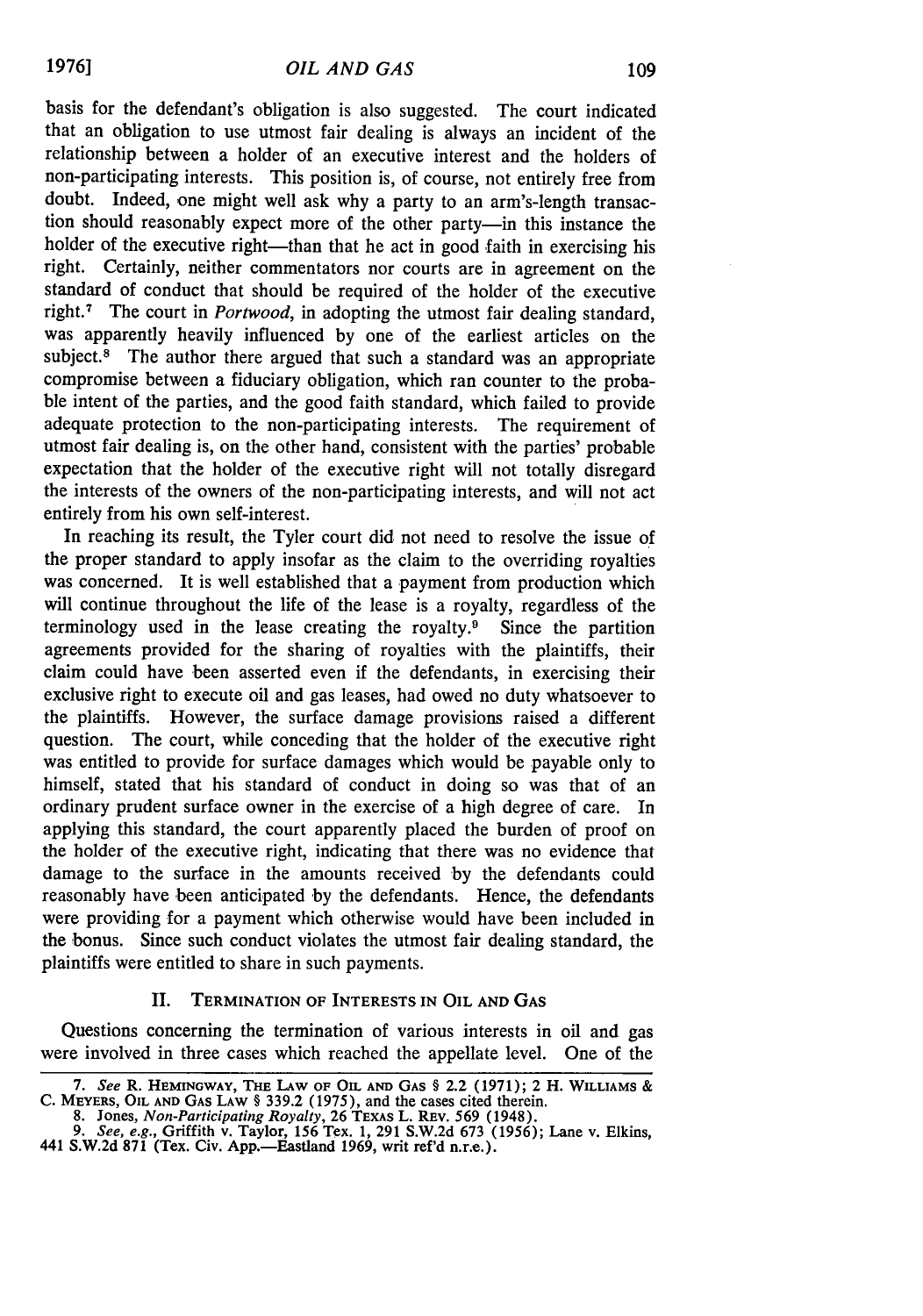cases involved the termination of an oil and gas lease, another the termination of a mineral royalty interest reserved by a deed, and the third brought into question the termination of state granted mineral awards.

In *Hancock v. Texaco, Inc.*,<sup>10</sup> some, but not all, of the parties named as lessors in an oil and gas lease attempted to effect a forfeiture of the rights of the lessee as to their undivided interests in the property covered by the lease. The lease provided that if the lessee were to be in default of a drilling covenant, written notice by the lessor would be effective in bringing about such a forfeiture. By virtue of the stipulations made by the parties to the action, the sole legal question upon which the validity of the attempted forfeiture rested was whether all of the parties listed in the lease as lessors were required to join in the notice of default, or if it was possible for only those lessors who wished to join to give the required notice and thereby achieve a forfeiture as to their respective undivided interests. After considering the wording of the lease, which the court found unambiguous, and noting that the parties had given a special designation to the term "lessor," $11$ " that the parties had provided that the "lessor" warranted title to the entire unit,<sup>12</sup> that the "lessor" was to receive a gross royalty, and that all parties had signed the lease collectively above the designation "lessor,"<sup>13</sup> the Corpus Christi court of civil appeals concluded that notice of default under the terms of the lease must be given by all parties named as "lessor" in order to be effective.

The court's decision is hardly surprising. The parties to an oil and gas lease normally think of the lease as a unit which, if terminated, will end either in its entirety or as to specific acreage covered by the lease. An intent on the part of the signatories that the lease could terminate as to some, but not all, undivided interests seems unlikely at best. In such a situation a lessee who had obtained production would be faced with the prospect of having to pay the owners of such interests their proportionate share of the net profits from the production.<sup>14</sup> Depending on the circumstances, the interest owners might be in an equally undesirable position. If the prospects for production were remote, they would find it difficult, if not impossible, to lease their mineral interests to anyone but the original lessee.<sup>15</sup>

In a fact situation virtually opposite to *Hancock v. Texaco* the Dallas

12. The court found significant the fact that no single party-lessor could warrant fee simple title to the entire unit and, therefore, this wording of the lease strongly indicated that "Lessor" was a collective term encompassing all parties-lessor. *Id.* at 469.

**13.** As opposed to a notation "as Lessor" beside the signature of each of the partieslessor, which would indicate they were not signing the lease collectively. *Id.* 14. *See* White v. Smyth, 147 Tex. **272,** 214 **S.W.2d 967** (1948), *noted in* **27 TEXAS** L.

**REV. 863** (1949).

*15. See generally* Smith, *Methods for Facilitating the Development of Oil and Gas Lands* Burdened with Outstanding *Mineral Interests,* 43 **TEXAS L. REV. 129, 130-34** (1964).

<sup>10. 520</sup> S.W.2d 466 (Tex. Civ. App.-Corpus Christi 1975, writ ref'd n.r.e.).

<sup>11.</sup> In the opening clause of the agreement all of the parties-lessor were listed collectively, and it was noted that they would thereafter be referred to as "Lessor." In addition, in a later clause of the lease there were specific provisions made for the individual lessors to take certain actions in enumerated situations, thereby reinforcing the premise that "Lessor," as it was used in the remainder of the lease, was a collective term. *Id.* at 468-69.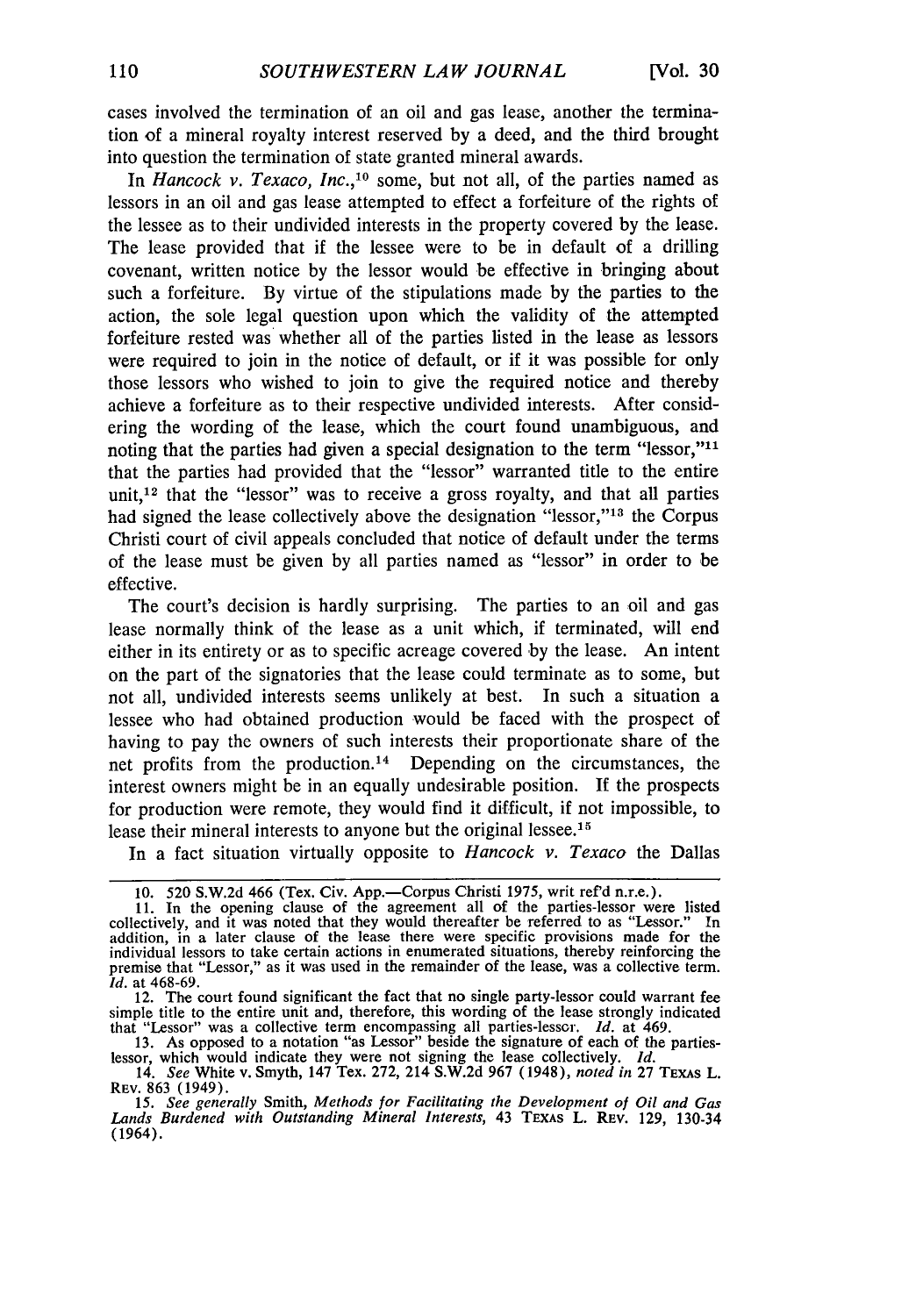court of civil appeals held that the attempt by one of three owners of a lease to exercise an option to renew was a nullity; the lessor could not be forced to accept the renewal of only an undivided one-third interest in the lease.<sup>16</sup> The decision in *Hancock* is obviously supported by other precedent as well. In *Parker v. Parker,17* for example, the court gave an identical meaning to the word "lessor" when used in a lease signed by the owners of several contiguous tracts. Furthermore, from a more generalized perspective, the *Hancock* decision is in line with the doctrine in Texas that if a forfeiture provision of a lease is capable of two constructions, the construction which will prevent a forfeiture is to be given preference.<sup>18</sup>

*Guaranty National Bank & Trust v. May,*<sup>19</sup> the second case involving the duration of an interest in oil and gas, was an action for a declaratory judgment that a mineral royalty interest reserved by a deed had terminated. In reaching its decision, the Corpus Christi court of civil appeals stayed carefully within the boundaries of the facts presented by the case, distinguishing the decision in *Williamson v. Federal Land Bank20* and refusing to extend the rules established by *Southland Royalty Co. v. Humble Oil & Refining Co.2 <sup>1</sup>*and *Spradley v. Finley.22*

The court in *May* initially addressed itself to an interpretation of the language creating the royalty interest to determine whether it was, as the royalty owners contended, perpetual. Refusing to hold that the royalty interest became perpetual by implication,<sup>23</sup> and finding that the wording of the agreement did not expressly make it so, $24$  the court determined that the royalty interest was a twenty-year term interest which would be kept in existence beyond that period only by continued production. Therefore, the twenty-year period having passed, resolution of the case turned upon a finding as to whether the production on the lease was sufficient to continue the royalty interest. The lease consisted of 401.22 acres and the royalty interest in question covered 200 of those acres. It was undisputed that current production from a well on neighboring land, which had been pooled with a portion of the leased land not subject to the royalty interest, had extended the primary term of the lease. The royalty interest owners argued

16. Lander v. Wedell, 493 S.W.2d 271 (Tex. Civ. App.-Dallas 1973, writ ref'd n.r.e.).

11. 17. 144 S.W.2d 303 (Tex. Civ. App.—Galveston 1940, writ ref'd).<br>18. See Ryan v. Kent, 36 S.W.2d 1007 (Tex. Comm'n App. 1931, jdgmt adopted);<br>Colby v. Sun Oil Co., 288 S.W.2d 221 (Tex. Civ. App.—Galveston 1956, writ ref n.r.e.).<br>19. 513 S.W.2d 613 (Tex. Civ. App.—Corpus Christi 1974, no writ).

20. 326 S.W.2d 560 (Tex. Civ. App.-Texarkana 1959, writ ref'd n.r.e.). 21. **151** Tex. 324, 249 **S.W.2d** 914 **(1952).**

22. **157** Tex. 260, 302 S.W.2d 409 (1957). **23.** *See* Sharp v. Fowler, 151 Tex. 490, 252 S.W.2d 153 **(1952).** 24. The term of the reservation was "for a period of twenty (20) years from the

date thereof, unless oil, gas or other minerals are being produced at that time **... "** The additional wording pertinent to the court's decision that production at the end of twenty years would not keep the royalty interest in existence in perpetuity was "If, at the expiration of twenty (20) years from the date hereof, no oil, gas or other minerals are being produced then, and in that event this reser revert to and become the property of the owner of the surface of said land." 513 S.W.2d **at 617.**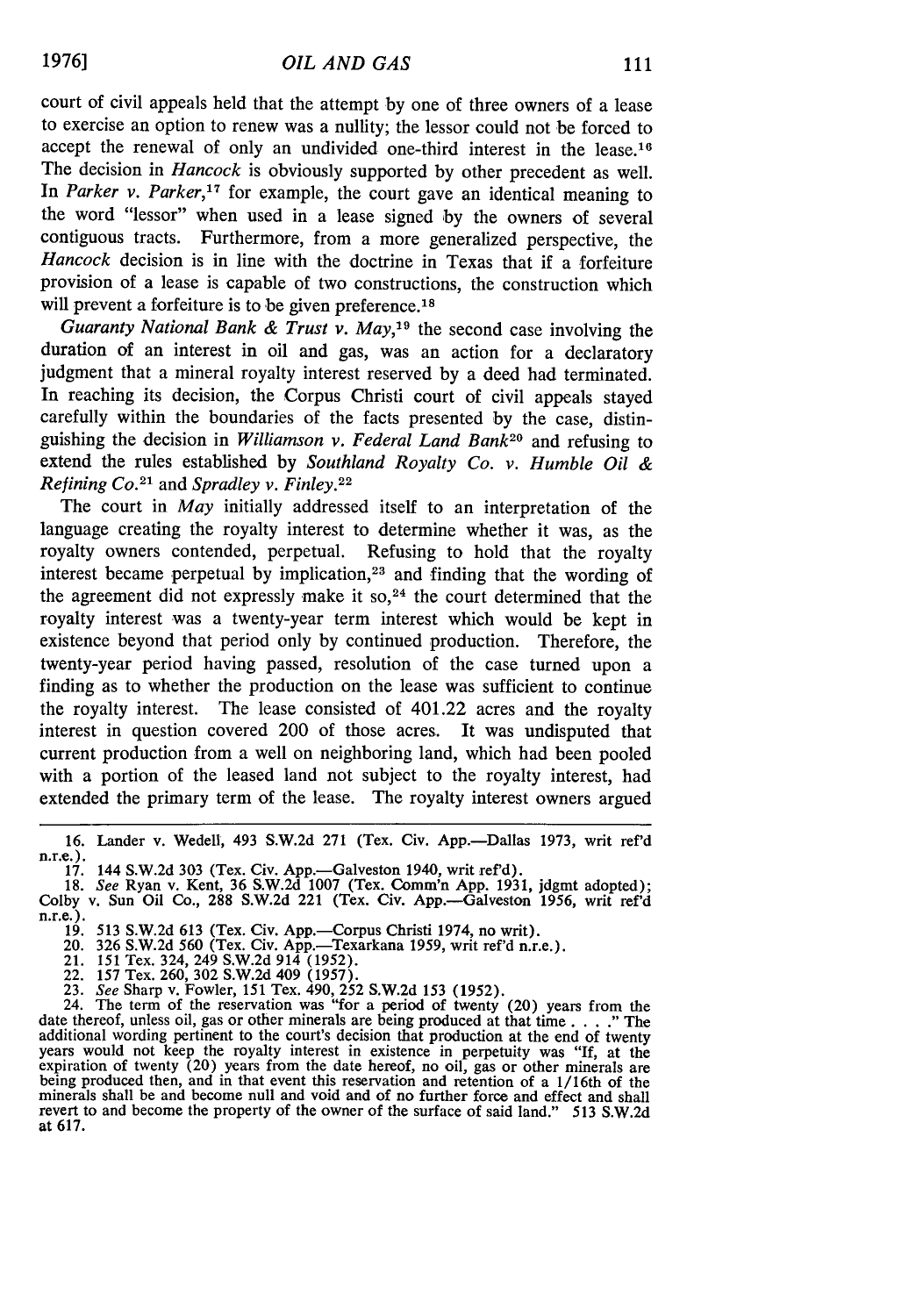that since the lease was held by production, there must be production on their interest which, they contended, was spread throughout the lease. In rejecting this argument and deciding that the royalty interest had terminated, the court pointed out that the crucial element in this case was the fact that the tract upon which production was continuing had never been unitized with<br>the land covered by the royalty interest in question. The owner of the the land covered by the royalty interest in question. producing tract had given only a limited ratification to the lease which expressly prevented unitization or pooling of his royalty interest with royalties owned by others in the tracts covered by the lease.

Had there been total unanimity of the parties in joining to create a unit under the lease, as was present in *Williamson,* or if any of the land covered by the royalty interest had been included in the producing tract or part of the unit containing the producing tract, as in *Southland* and *Spradley,* the court would have reached an opposite conclusion. But, the facts of the case being as they were, the court was unwilling to extend the present case law in order to decide that the royalty interest was not terminated.

*Cobra Oil & Gas Corp. v. Armstrong25* involved a rather narrow statutory interpretation and application. It was an action seeking a declaratory judgment that Cobra was entitled to make certain payments to the State of Texas on mineral awards covering approximately 5,524 acres in West Texas and proceed with development work on those tracts. The controversy in *Cobra* centered around two issues: the meaning of the wording in article **539526** which set the time at which payments were due the state on mineral awards, and the procedure necessary on the part of the land commissioner to effectuate a termination of previously granted mineral awards for failure on the part of the recipient to make timely payments as required by statute.

Cobra received the awards in June and July of 1967 but did not tender its first payment until November 28, 1967. Cobra had construed the language of article 5395 to require that the first payment was to be made during the month of January next following the date of the award, while the land commissioner was of the opinion that the wording required the first payment to be made within thirty days after the issuance of the award.<sup>27</sup> The Austin court of civil appeals, in adopting the interpretation given the statute by the land commissioner, followed the majority opinion in the supreme court decision upon writ of mandamus which had been previously filed by Cobra on this same issue.28 The other argument advanced by Cobra was that even if the payments it tendered were past due under the terms of the statute, they were still timely because they were prior to any recorded act of forfeiture on the part of the state. This argument was based upon the fact that at the time Cobra tendered payment on the mineral awards the land commissioner

<sup>25. 520</sup> S.W.2d 830 (Tex. Civ. App.—Austin 1975, no writ).<br>26. Tex. Rev. Civ. Star. ANN. art. 5395 (1962), *repealed*, ch. 16, § 10, [1967] Tex.<br>Laws 35. Rights acquired under art. 5395 prior to repeal are not affected by r

<sup>•</sup> **. .** in advance after the award and during the month **of each** succeeding January **of** each year thereafter **....** *." Id.* **28.** Cobra Oil **&** Gas Corp. v. Sadler, 447 **S.W.2d 887** (Tex. **1968).**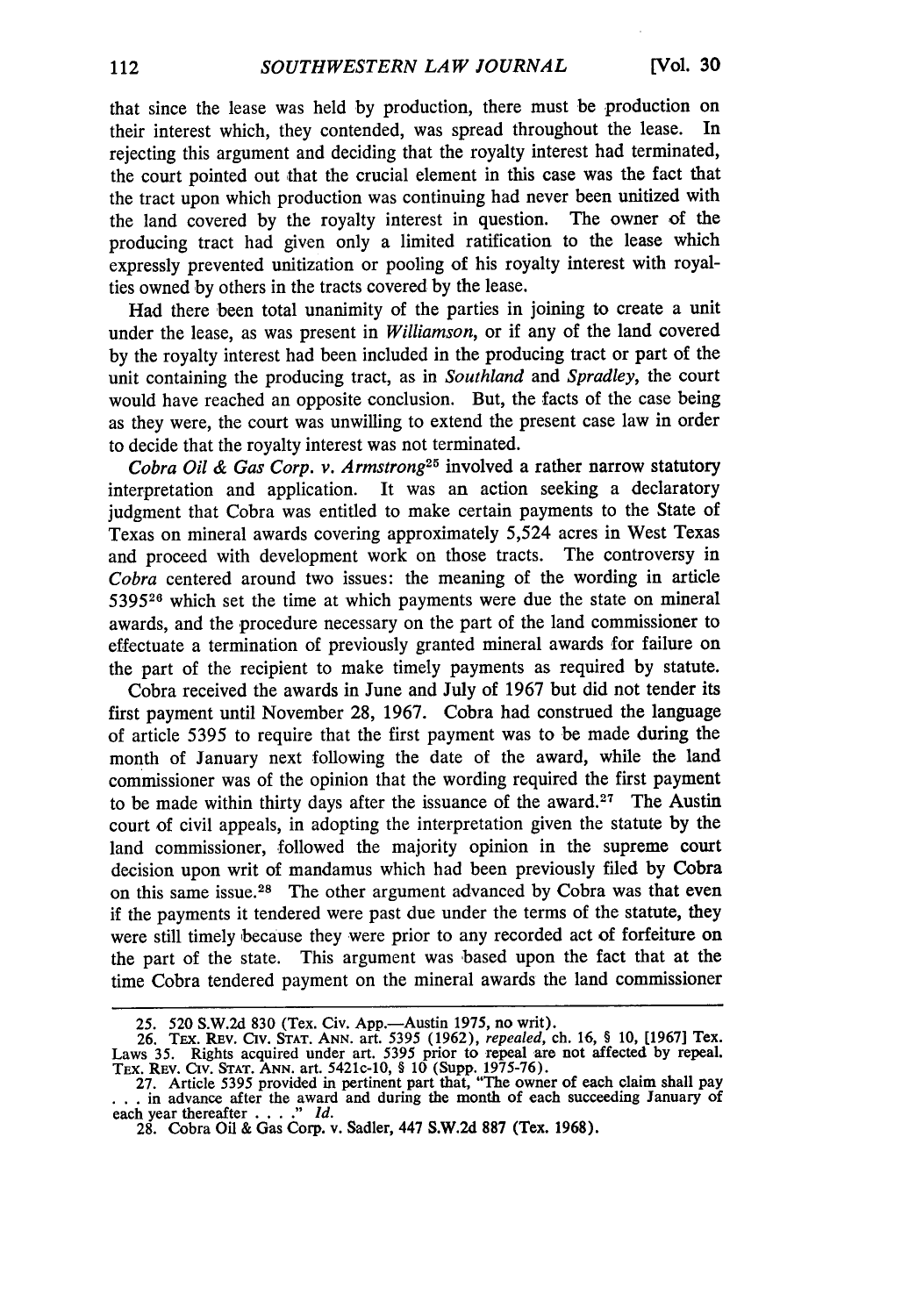had only orally declared a forfeiture as to Cobra's awards and his staff was still in the process of making an official record of that forfeiture. The court, in a broad pronouncement, ruled that the declaration of a forfeiture by the commissioner was a discretionary act under the statutes and the recording of the declaration only ministerial in nature, and, more specifically, that a forfeiture under article **539729** may be officially declared orally by the commissioner when that oral declaration is followed by the prompt recording of the oral declaration.

#### **III. ESTOPPEL BY DEED**

*In Kelln v. Brownlee30* the defendant, who owned an undivided 151 acres in specific tracts contained within section 59, executed an oil and gas lease which was ultimately assigned to the Cabot Corporation. Several years later, the defendant executed and delivered to the plaintiff a mineral deed purporting to convey 50/640ths of the mineral interests in all of section 59. Another mineral deed, which the defendant executed ten years after the first one, also purported to convey a  $50/640$ ths interest to all of section 59. In 1966 the lessee designated all of section 59 a pooled leasehold, drilled a well, and obtained gas production in commercial quantities. This dispute arose over the amount of royalty to which the plaintiffs were entitled. They argued that they should receive 100/640ths of ithe 1/8th royalty reserved in the lease, rather than the 100/640ths of 151/643rds of the 1/8th royalty argued for by the defendant. The Amarillo court of civil appeals, in holding for the plaintiffs, relied principally upon the doctrine of estoppel by deed. Although the defendant did not own an interest in the entire section at the time the two deeds were given, he subsequently acquired such an interest by virtue of the lessee's decision to pool all interests within section 59. It has been established since *Veal v. Thomason*<sup>31</sup> that pooling effects a cross-conveyance among the owners of mineral interests in the tracts involved. Having acquired an interest in the minerals he had previously purported to convey, the defendant was now estopped to assert his title in derogation of title of the plaintiffs. <sup>32</sup>

The application of the estoppel by deed doctrine in *Kelln* did. not give the plaintiffs the same interest purportedly transferred to them by the deeds from the defendant. Since the interest in the entire section received by the defendant as the result of the cross-conveyance doctrine was limited to the duration of the pooling agreement, the plaintiffs' interest in the entire 640 acres will continue only as long as the pooling agreement remains in effect. Although it is clear that a grantee cannot invoke the estoppel by deed doctrine to acquire an interest in land other than that covered by the deed,<sup>33</sup>

**<sup>29.</sup>** TEx. **REV. Crv. STAT. ANN.** art. **5397 (1962),** *repealed,* ch. **16,** § **10, [1967]** Tex. Laws **35.** Rights acquired under art. 5397 prior to repeal are not affected **by** repeal. Tax. REV. Civ. **STAT. ANN.** art. 5421c-10, **§ 10** (Supp. 1975-76).

**<sup>30. 517</sup> S.W.2d 568** (Tex. Civ. App.-Amarillo 1974, no writ). **31. 138** Tex. 341, **159 S.W.2d** 472 (1942); see Comment, *The Legal Effect of Voluntary Pooling and Unitization: Theories and Party Practice, 35* TEXAs L. REv. 401 **(1957).**

**<sup>32.</sup>** Duhig v. Peavy-Moore Lumber Co., **135** Tex. **503,** 144 **S.W.2d 878** (1940).

**<sup>33.</sup>** Forrest v. Hanson, 424 **S.W.2d 899** (Tex. **1968).**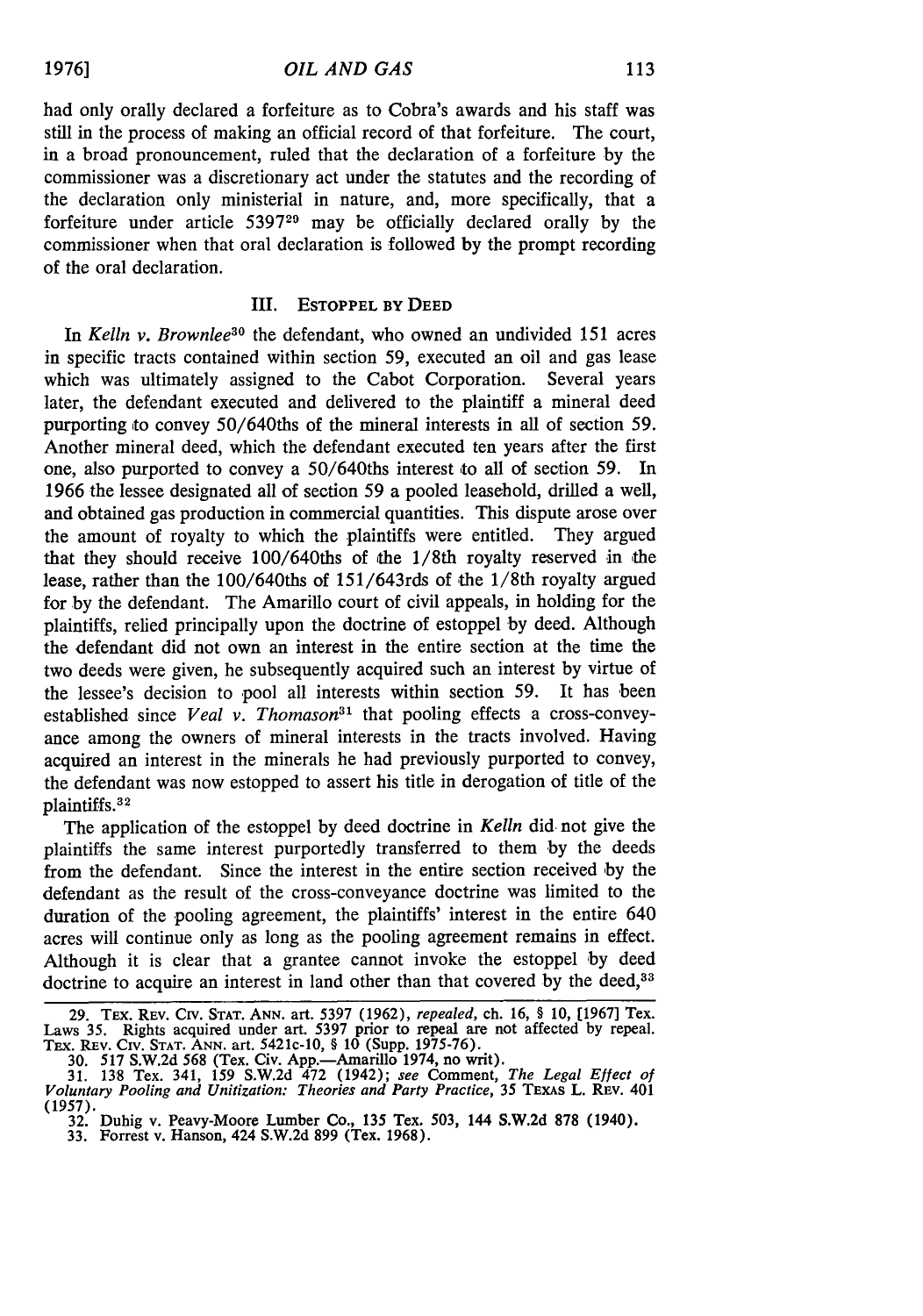there seems to be no convincing reason why the doctrine should not be effective to pass to the grantee a lesser interest in the land than the one purportedly conveyed.

#### IV. THE MINERAL INTEREST POOLING ACT

The only case dealing with the Mineral Interest Pooling  $Act<sub>34</sub>$  during the period covered **by** the survey, raised the question whether an offset operator, whose land is not included within the unit, has standing to appeal a Railroad Commission order compelling the formation of a unit. In *Superior Oil Co. v. Railroad Commission35* Kimball Production Company had applied to the Railroad Commission for an order compelling the pooling of its interest with that of several adjoining landowners to form a 459-acre unit. Notice of the application was apparently given not only to the owners of land which would be included within the proposed unit, but also to other operators within the field, including the appellant, Superior Oil Company, which had an offset well on a tract abutting the proposed unit. Superior, which had contested the application before the Railroad Commission on the ground that over **300** acres of the land within the unit were nonproductive, sought to appeal the order granting the application. The El Paso court of civil appeals, in upholding the district court's dismissal of the appeal, held that Superior was not a "person or party at interest aggrieved" under section  $2(g)$  of the compulsory pooling act and hence had no standing to appeal.

The court advanced two principal reasons in support of its conclusion. The first was predicated upon the primary purpose of the compulsory pooling statute, which was to provide a remedy for the owner of a tract which was so small that the allowable allocated to his tract would make it financially impractical for him to drill on **it.3 6** The act accomplished this objective **by** allowing such an owner to compel other owners of small tracts to join with him in forming a single, standard-sized drilling unit. In view of this purpose, the court suggested that the only persons or parties who can be considered aggrieved **by** an order compelling pooling are those whose interests have been included within the pooled unit. Secondly, the court pointed to the Texas Supreme Court's decision in *Railroad Commission v. Miller*,<sup>37</sup> which construed section  $2(g)$  as inapplicable to an order denying compulsory pooling. Since section  $2(g)$  is an exception to section 8 of article 6049c,<sup>38</sup> the general appeal provision governing Railroad Commission orders, it should be construed narrowly.

Although the court did not engage in an analysis of the precise language of the Act, the terminology as used in it does provide some support for the

<sup>34,</sup> Tex. Rev. Civ. Stat. Ann. art. 6008c (Supp. 1975-76).<br>35. 519 S.W.2d 479 (Tex. Civ. App.—El Paso 1975, writ ref'd n.r.e.).<br>36. *See generally Smith, The Texas Compulsory Pooling Act. Part I.* 43 Texas L.

REV. **1003 (1965).**

<sup>37. 434</sup> S.W.2d 670 (Tex. 1968).<br>38. Section 8 of art. 6049c stipulates that any person seeking to challenge a Railroad Commission order must file his suit in Travis County, whereas section  $2(g)$  of the Mineral Interest Pooling Act provides that any challenge to an order affecting compulsory pooling should be filed in the district court of the county where the land is located. TEX. REV. Civ. **STAT. ANN.** art. 6049c, § **8** (1962).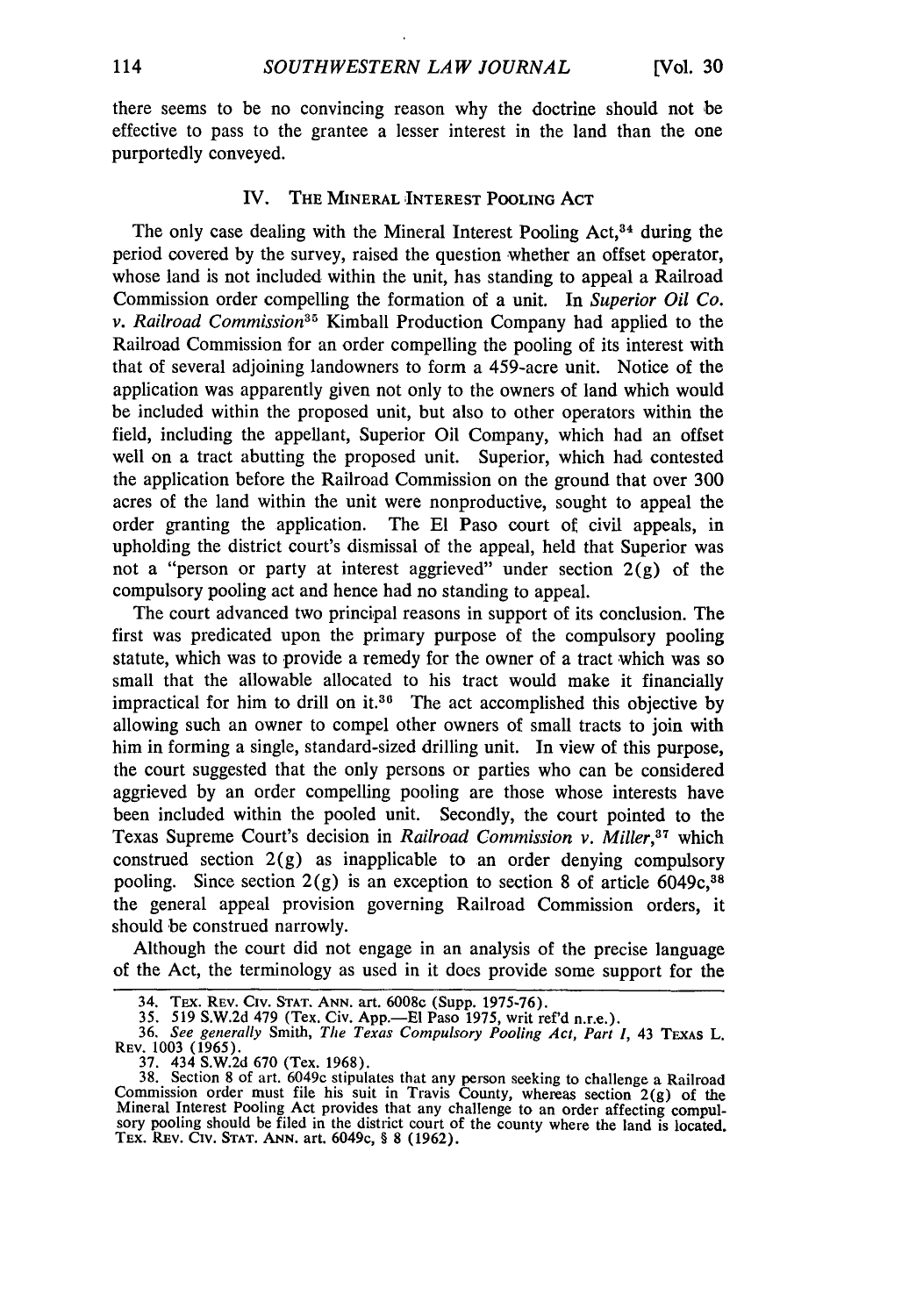court's conclusion. The phrases "owners in the unit" and "interested party" or "party at interest" are used several times in the statute. Although this might initially suggest that a "party at interest" who is entitled to appeal is not identical with an owner of an interest within the unit, the terms are not used in such a way as to make clear that the legislature necessarily assigned different meanings to them. For example, section  $2(c)$  requires thirty days' notice to be given "to all interested parties, including notice by publication if there are unknown owners or owners whose whereabouts are unknown **.** . **."** If this section evinces an intent to differentiate between interested parties, including operators outside the proposed unit, and owners of land within the proposed unit in the giving of notice once an application to pool has been filed, the reason for doing so is certainly far from clear. Section 2(d) suggests even more strongly that no difference in meaning was assigned to the two phrases. That section provides that if there is a dispute over the apportionment of drilling and completion costs within a unit, the Commission shall determine the allocation of such costs "among working interest owners after due notice to interested persons." In the context of section  $2(d)$ , it is difficult to see why a person whose land is not within the unit should receive notice of a hearing concerned solely with the allocation of costs for which he is not liable.

Although arguments can be advanced in support of the court's decision, the result nonetheless seems questionable. The lack of any apparent pattern or rationale in the use of the phrase "parties at interest" is consistent with a conclusion that it includes persons other than owners within the unit when it is used in the appeal provision. Certainly the interpretation of very similar language in the general appeal statute, section 8 of article 6049c, supports a broad definition of the term. A long series of cases under that statute has held it applicable to any person whose property rights will be substantially affected, either immediately or utlimately, by a Railroad Commission order.<sup>39</sup> Thus, persons whose land will suffer major uncompensated drainage as a result of an order have been held entitled to appeal under section 8, even though their tracts do not abut the land subject to the contested order.40 In view of Superior's allegation that most of the land within the pooled unit is unproductive, it would unquestionably fall within this definition; for an allowable based on unproductive acreage would necessarily result in drainage from adjoining oil and gas land.

The ultimate result of the case may well be to force a party in Superior's position to bring an appeal under section 8 of article 6049c, which it appears to have standing to do under the traditional interpretation of that statute. This would present the unfortunate situation of the same administrative hearing giving rise to an appeal in two separate courts, which might well reach entirely opposite conclusions. Hence, the efficiency of judicial admin-

**<sup>39.</sup> Rudco** Oil **&** Gas **Co.** v. Gulf Oil Corp., **169 S.W.2d 791** (Tex. Civ. **App.-** Austin 1943, writ ref'd w.o.m.); Murphy v. Turman Oil Co., **97 S.W.2d** 485 (Tex. Civ. App.-Austin **1936,** writ ref'd); Empire Gas **&** Fuel **Co.** v. Railroad Comm'n, 94 **S.W.2d** 1240 (Tex. **Civ.** App.-Austin **1936,** writ ref'd).

**<sup>40.</sup>** Wrather v. Humble **Oil &** Ref. Co., 147 Tex. 144, 214 **S.W.2d** 112 (1948).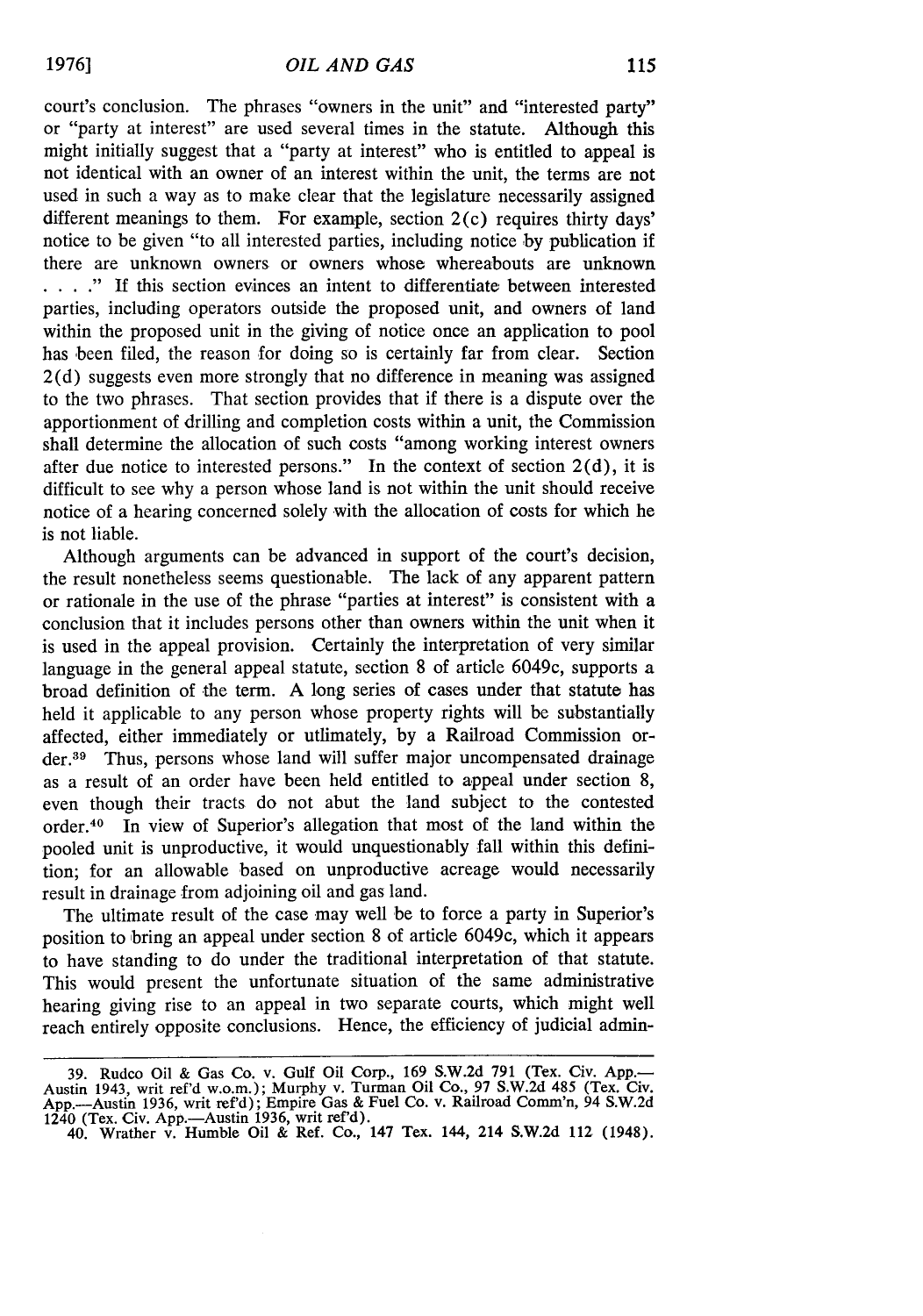istration would seem to point toward an opposite result in the case. The *Miller* case does not necessarily stand in the way of such a result. It does, it is true, state a policy in favor of a narrow interpretation of section  $2(g)$ . On the other hand, its holding is based solely upon the *type* of order that can be challenged under that section; the question of what persons or parties have standing to bring the challenge was neither raised nor suggested.

### V. **THE REGULATORY** POWERS **OF THE** RAILROAD **COMMISSION**

Two important cases involving the regulatory powers of the Railroad Commission were decided during the survey year, both concerning the Commission's power to allocate natural gas supplies within the state under the Cox Act. 4' In *Railroad Commission v. City of Austin42* the Texas Supreme Court held that the Commission's regulatory powers were strictly limited by the legislature, that its power to allocate did not extend to gas which was not owned by a natural gas utility, and that the Commission itself, not the courts, must determine how to exercise its regulatory powers.

The dispute in *City of Austin* began when LoVaca Gathering Company was unable to meet its deliveries to the cities of Austin and San Antonio and to the Lower Colorado River Authority (LCRA) because of the shortage of natural gas and because LoVaca had transferred ownership of gas reserves to various industrial customers. Since the gas from those reserves was flowing in LoVaca's pipelines, the cities and LCRA petitioned the Railroad Commission to suspend delivery of the gas and to reallocate the supply of gas which had been assigned away by LoVaca. Instead, the Commission dismissed the docket and concurrently announced a statewide hearing to determine whether the available supply of gas could be allocated on a statewide basis. The Commission believed that, while it had the power to allocate gas that belonged to LoVaca, it had no power to determine title to the gas, to void the assignments, to make retroactive rules affecting the transferred reserves, or to suspend delivery of gas from the reserves. The cities and LCRA then filed suit in the Travis County district court seeking to have their petition reinstated. The district court held that the Commission had the power to go behind the assignments and to allocate the supply of gas flowing in any LoVaca. pipeline. This holding was affirmed by the court of civil appeals.<sup>43</sup>

Had the court of appeals' decision been allowed to stand, the Railroad Commission would have been given, by implication, broad powers over nonutility owned gas-powers which are not expressed within the Cox Act, which limits allocation to utility owned gas.<sup>44</sup> However, the Texas Supreme Court rejected this finding of implied regulatory powers. It was true that LoVaca's gas could be allocated by the Commission, but any dispute concerning title to the gas must be determined by a court. Neither the

**<sup>41.</sup>** TEX. REV. Civ. **STAT. ANN.** arts. 6050-66 **(1962).**

**<sup>42.</sup> 524 S.W.2d 262 (Tex. 1975). 43. 512 S.W.2d** 345 **(Tex.** Civ. App.-Austin 1974), discussed **in Smith,** *Oil and Gas, Annual Survey of Texas Law,* **29 Sw. L.J. 109, 116-17 (1975).**

**<sup>44.</sup> TEx.** REv. Civ. **STAT. ANN. art.** 6053 **(1962).**